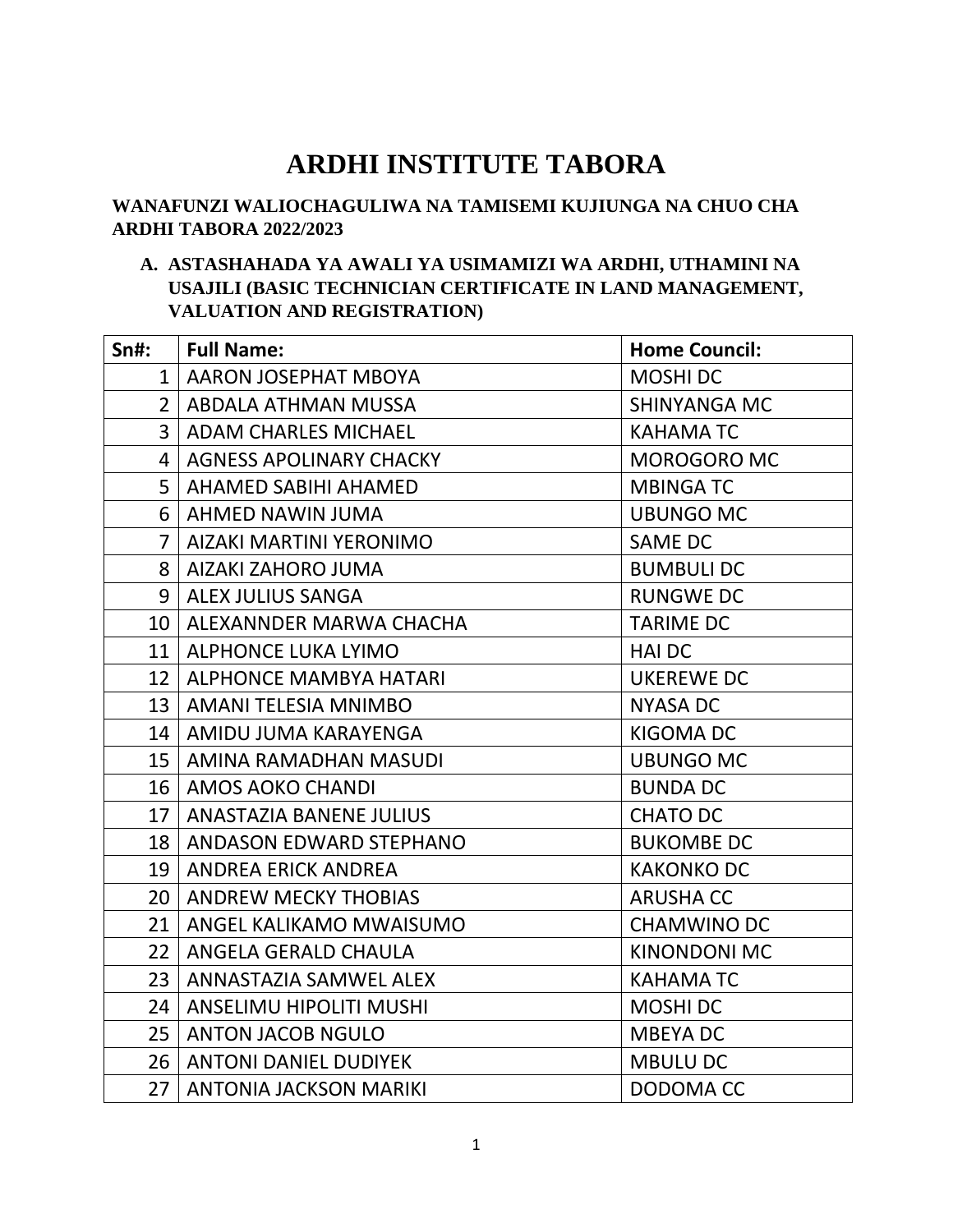|    | 28   ANTONY ISAYA MHEWA          | <b>MAKAMBAKO TC</b> |
|----|----------------------------------|---------------------|
| 29 | <b>ANTONY THADEUS MOSHA</b>      | <b>ILALA MC</b>     |
| 30 | APOLO APOLO MKILYA               | <b>MKALAMA DC</b>   |
| 31 | ASFU AMIRI MWASHA                | <b>HAIDC</b>        |
| 32 | <b>ASHA DEUS SHILE</b>           | <b>MWANZA CC</b>    |
| 33 | <b>ASHA JACKSON MTIPA</b>        | <b>MERU DC</b>      |
| 34 | ASHRAF ABDALLAH SHEMBAZI         | <b>KOROGWEDC</b>    |
| 35 | AYUBU DAMIANO DYANGA             | <b>KASULU DC</b>    |
| 36 | AYUBU ISACK SARAKIKYA            | <b>MERU DC</b>      |
| 37 | <b>BALIATU ALLY AMIRI</b>        | LUSHOTO DC          |
| 38 | <b>BANES JOHN MWAFULIWA</b>      | <b>KOROGWEDC</b>    |
| 39 | <b>BARAKA JOHN CHOMBWE</b>       | <b>CHAMWINO DC</b>  |
| 40 | <b>BEATRICE OSWARD KAYANGE</b>   | <b>TUNDUMA TC</b>   |
| 41 | <b>BONIPHAS CHARLES MBEGELE</b>  | <b>NSIMBO DC</b>    |
| 42 | <b>BRIAN THOMAS MINZI</b>        | <b>ILALA MC</b>     |
| 43 | <b>BRUSI GILBERT MWAMBAPA</b>    | <b>RUNGWE DC</b>    |
| 44 | <b>BUNDALA MASALA JEREMIA</b>    | <b>SENGEREMA DC</b> |
| 45 | <b>BUNDALA PAULO DOGO</b>        | <b>KAHAMATC</b>     |
| 46 | <b>CALTAS TITO GODWIN</b>        | <b>BUKOBA MC</b>    |
| 47 | <b>CALVIN HENRY KIPOKOLA</b>     | <b>MERU DC</b>      |
| 48 | <b>CATHBETH WEEKEND NYEMBE</b>   | KILOLO DC           |
| 49 | <b>CATHERIN ERNEST LUWUMBA</b>   | <b>IFAKARA TC</b>   |
| 50 | <b>CHRISTINA DANIEL ANDERSON</b> | <b>SHINYANGA MC</b> |
| 51 | CHRISTINA IBRAHIM NDUNGURU       | <b>SONGEA DC</b>    |
| 52 | <b>CHRISTINA REGNAD KUMBURU</b>  | <b>MBINGATC</b>     |
| 53 | <b>CHRISTINA ZACHARIA SAYI</b>   | <b>NKASI DC</b>     |
| 54 | <b>CLERIAH ELTON KACHELE</b>     | <b>MOSHI MC</b>     |
| 55 | <b>COLINA AGREY KITOSI</b>       | <b>ARUSHA DC</b>    |
| 56 | <b>COSTANTINO FABIANI KESI</b>   | <b>CHEMBA DC</b>    |
| 57 | DAMIANI JOSEPH KWEKA             | MOSHI DC            |
| 58 | DAMIANO PALASIDO KASUNGA         | <b>KALAMBO DC</b>   |
| 59 | <b>DANIEL LAURENCE HAULE</b>     | <b>MAKAMBAKO TC</b> |
| 60 | DAUD SIMON NYAMTIMBA             | <b>MUSOMA MC</b>    |
| 61 | <b>DENIS GEORGE MWITA</b>        | <b>IRINGA DC</b>    |
| 62 | <b>DENIS GODBLESS MUSHI</b>      | <b>HAIDC</b>        |
| 63 | <b>DENIS LEONAD KILONGO</b>      | SONGEA MC           |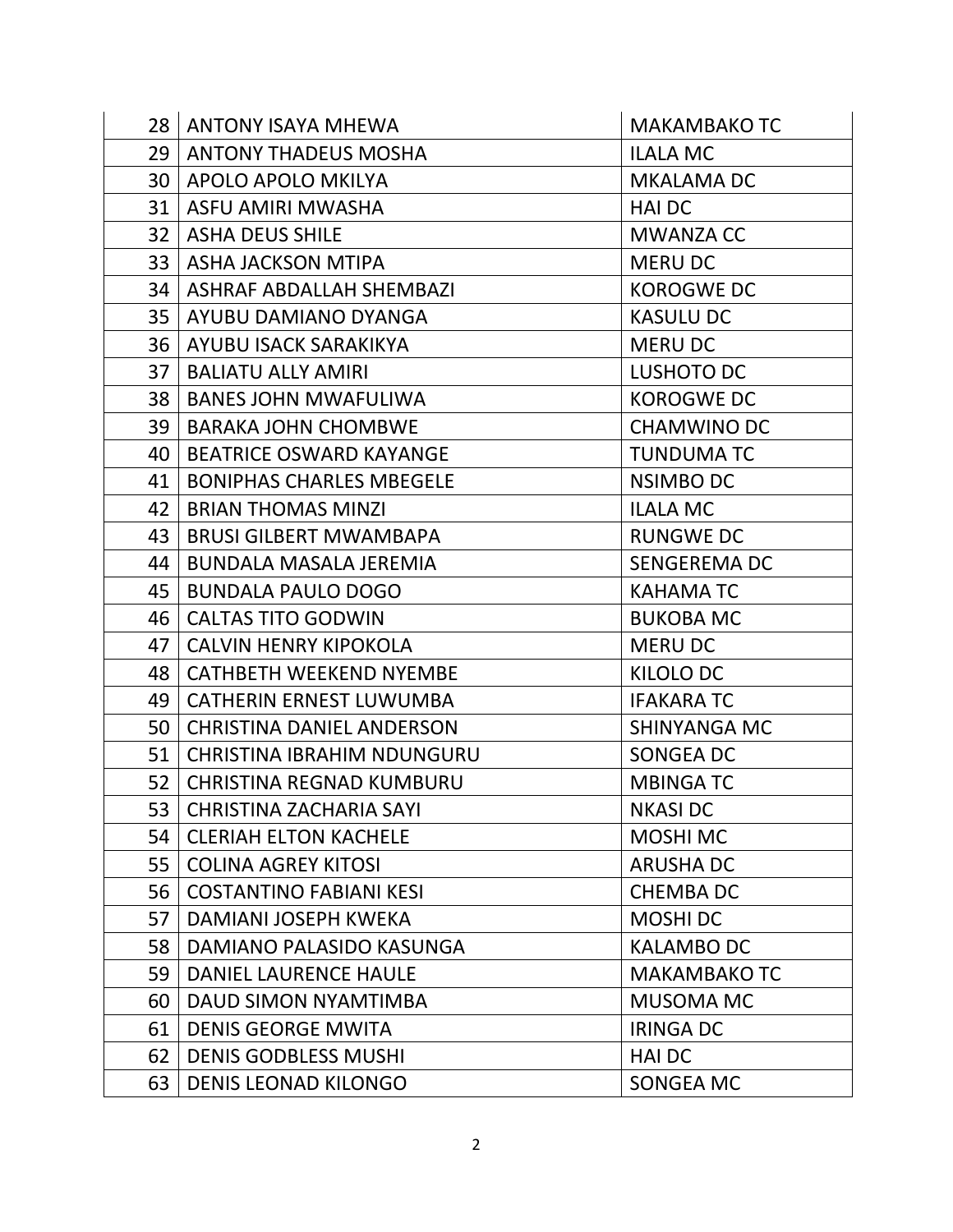| 64 <sup>1</sup> | <b>DOREEN BERNAD BUSHOKE</b>        | <b>ILALA MC</b>     |
|-----------------|-------------------------------------|---------------------|
| 65              | <b>DOTO JOHN SABUNI</b>             | <b>MASWA DC</b>     |
| 66              | EDA KARIBA SELESTINE                | <b>UKEREWE DC</b>   |
| 67              | <b>EDISON ELIAS FRANCIS</b>         | <b>CHATO DC</b>     |
| 68              | <b>EDISON FRANK TEMU</b>            | <b>MOSHI MC</b>     |
| 69              | EFRANSIA DAVID EDWARD               | DODOMA CC           |
| 70              | <b>ELIA ERNEST MHENYI</b>           | <b>MKALAMA DC</b>   |
| 71              | ELIKANA SADICK MAYUNGA              | <b>USHETU DC</b>    |
| 72              | ELISHA ESHEYAHU LAIZER              | <b>MBINGA DC</b>    |
| 73              | <b>ELIYA ELLY MNGULWI</b>           | <b>KOROGWEDC</b>    |
| 74              | ELIZABERTH ABDALLAH NKINGWA         | <b>MBOGWE DC</b>    |
| 75              | <b>EMANUEL ABEL MAJALA</b>          | <b>TABORA MC</b>    |
| 76              | <b>EMANUEL DAVID MTINDO</b>         | <b>KONGWADC</b>     |
| 77              | <b>EMANUEL EMANUEL BANALI</b>       | <b>ARUSHA CC</b>    |
| 78              | EMANUEL NYAMOHANGA MSABI            | <b>TARIME DC</b>    |
| 79              | <b>EMANUEL RICHARD ALOYCE</b>       | <b>MOSHI MC</b>     |
| 80              | EMANUELA JOSEPH EDWARD              | <b>TANGA CC</b>     |
| 81              | EMMANUEL ALEXANDER MVUMVULI         | <b>KARAGWE DC</b>   |
| 82              | <b>EMMANUEL ALOYCE KITALITI</b>     | <b>TARIME TC</b>    |
| 83              | EMMANUEL SAMWEL KAJILA              | <b>KYELA DC</b>     |
| 84              | <b>ENESIA GUNA CHAULA</b>           | <b>MEATU DC</b>     |
| 85              | <b>ENJO LEONARD MBANGILE</b>        | <b>MAFINGATC</b>    |
| 86              | <b>ERICK DEOGRATIAS MWANDEKESYE</b> | <b>MBEYACC</b>      |
| 87              | <b>ERICK JOHN KISEBENGO</b>         | <b>CHALINZE DC</b>  |
| 88              | <b>ERICK LEONAD THADEO</b>          | <b>CHATO DC</b>     |
| 89              | <b>ESTHER KWEBA FALIMA</b>          | <b>BUKOMBE DC</b>   |
| 90              | EUDOCIA CHELIALIS JOSEPH            | <b>MULEBA DC</b>    |
| 91              | <b>EVODIUS ERICK KAMUGISHA</b>      | MBEYA DC            |
| 92              | <b>FADHILA MAULID SALA</b>          | <b>IGUNGA DC</b>    |
| 93              | FADHIRUNA KASIMU SAIDI              | <b>BABATI DC</b>    |
| 94              | <b>FAHIM RODGERS JARKA</b>          | <b>ARUSHA CC</b>    |
| 95              | <b>FAINESI LEONARD CHELESI</b>      | <b>MUFINDI DC</b>   |
| 96              | FARIDA AIDANI MHAGAMA               | <b>NJOMBE TC</b>    |
| 97              | FARISI KAMUHABWA SAMIU              | <b>ILEMELA MC</b>   |
| 98              | <b>FATUMA MASOUD HASANI</b>         | <b>SHINYANGA MC</b> |
| 99              | <b>FEITH MATHEW AKYOO</b>           | <b>MERU DC</b>      |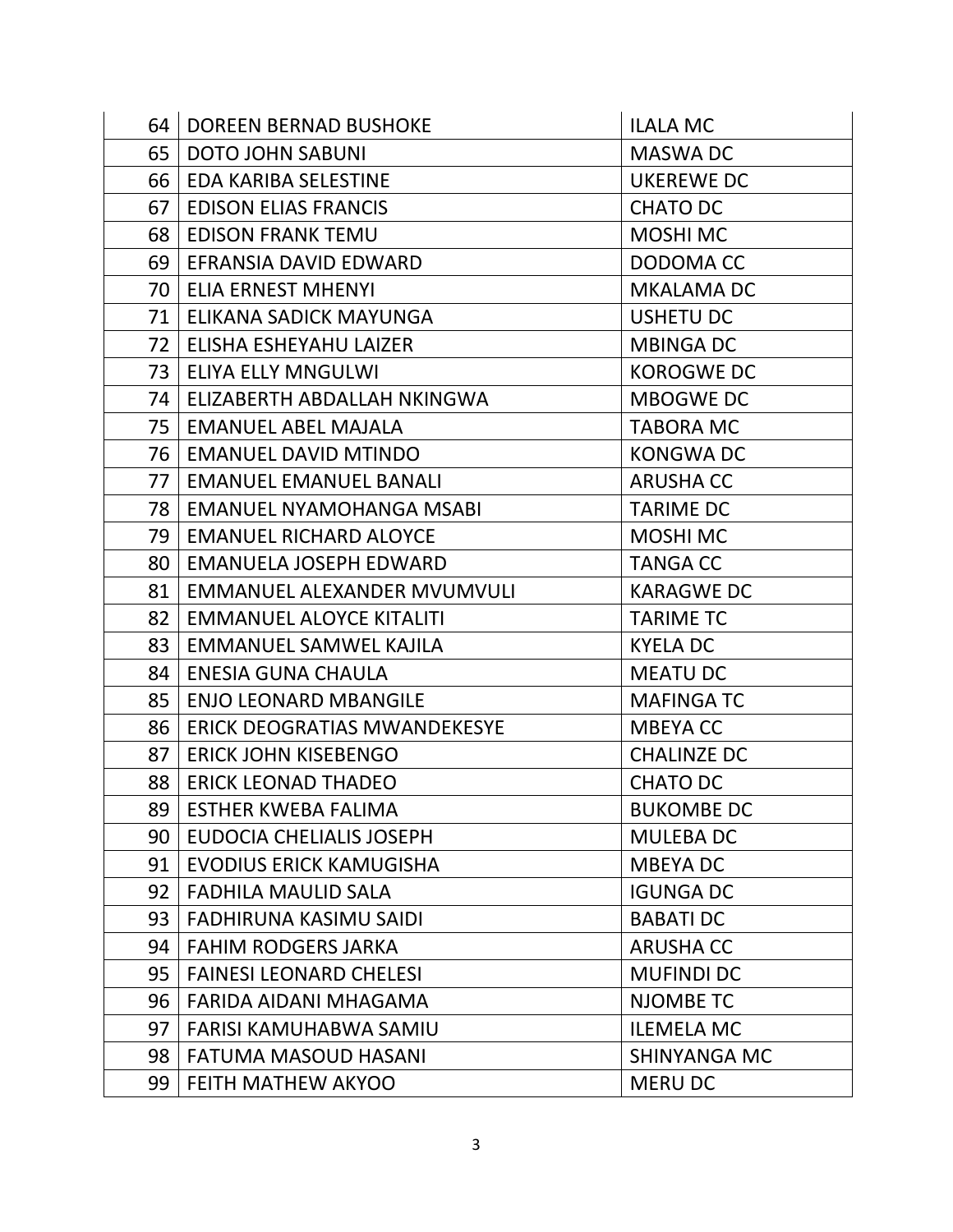|     | 100   FELIX SEPHANIA KASEBELE      | <b>MBOZIDC</b>       |
|-----|------------------------------------|----------------------|
|     | 101   FLOWINUS RUTATINA KAKIZIBA   | <b>BUKOBA DC</b>     |
|     | 102   FORTUNATA KRISTOPHA KIMATI   | ROMBO DC             |
| 103 | <b>FRANCE ALISTID NDENJE</b>       | <b>KALAMBO DC</b>    |
|     | 104   FRANCE MICHAEL NSULANGI      | <b>MPANDA MC</b>     |
| 105 | <b>FRANCIS FRANCIS MWAFYUNGURU</b> | <b>KILOMBERO DC</b>  |
| 106 | FRANK JAMES SIMCHIMBA              | MBOZI DC             |
| 107 | <b>FRANK RENATUS BUPAMBA</b>       | <b>MBOGWE DC</b>     |
| 108 | <b>FRANK SILASI FRANCE</b>         | <b>BABATI DC</b>     |
| 109 | FRANSISKO MARTIN NAMWANDU          | DODOMA CC            |
|     | 110   FREDRICK MGANYIZI KABAMBO    | <b>BIHARAMULO DC</b> |
|     | 111   FREDY ABRAHAMU MOLLEL        | <b>ARUSHA DC</b>     |
|     | 112   FRENK MUGISHA RENATUS        | <b>BUKOBA MC</b>     |
| 113 | <b>FURAHA GERSON SIMON</b>         | <b>KALIUA DC</b>     |
| 114 | <b>GABRIEL RAMSON KISANGA</b>      | <b>ARUSHA CC</b>     |
| 115 | <b>GASTON ANDREA MWAKALINGA</b>    | <b>KYELA DC</b>      |
| 116 | <b>GEORGE ANDREA MUSILASI</b>      | <b>MPANDA DC</b>     |
| 117 | <b>GEORGE TIBEINGANA DEUS</b>      | <b>BABATI DC</b>     |
| 118 | <b>GERALD JULIUS KASONGI</b>       | <b>ILEMELA MC</b>    |
| 119 | <b>GETRUDA EZEKIA KAFUKO</b>       | <b>RUNGWE DC</b>     |
| 120 | <b>GLORY DANIELY MAGANGA</b>       | <b>ARUSHA DC</b>     |
| 121 | <b>GLORY STEPHEN MSEMO</b>         | <b>UBUNGO MC</b>     |
| 122 | <b>GODBLESS PIRMIN NYONI</b>       | <b>KINONDONI MC</b>  |
|     | 123   GODBOSS ALOYCE MWANGA        | <b>ARUSHA CC</b>     |
| 124 | <b>GODFREY BIITA WINCHSLAUS</b>    | <b>MBOGWE DC</b>     |
| 125 | <b>GODFREY CHARLES SABATO</b>      | <b>RORYA DC</b>      |
| 126 | <b>GODFREY FRED MLIGO</b>          | <b>MUFINDI DC</b>    |
| 127 | <b>GOZBERTH ERASTO MASHORI</b>     | <b>KAKONKO DC</b>    |
| 128 | <b>GRACE COSMAS KWALO</b>          | <b>IFAKARATC</b>     |
| 129 | <b>GRACE SHABAN KILONGO</b>        | <b>ARUSHA DC</b>     |
| 130 | <b>HALIMA YUSUFU JUMA</b>          | <b>KONDOA DC</b>     |
| 131 | <b>HAMIS KUMBUKENI MOHAMED</b>     | <b>ILALA MC</b>      |
| 132 | <b>HAMIS MIPAWA MHILA</b>          | <b>MASWA DC</b>      |
| 133 | HAMISA KHALIDI AHMAD               | <b>TABORA MC</b>     |
| 134 | <b>HAMISI MOHAMED HAMISI</b>       | <b>KARATU DC</b>     |
| 135 | <b>HAPIPHANIA ANTONY ROBERT</b>    | <b>ILALA MC</b>      |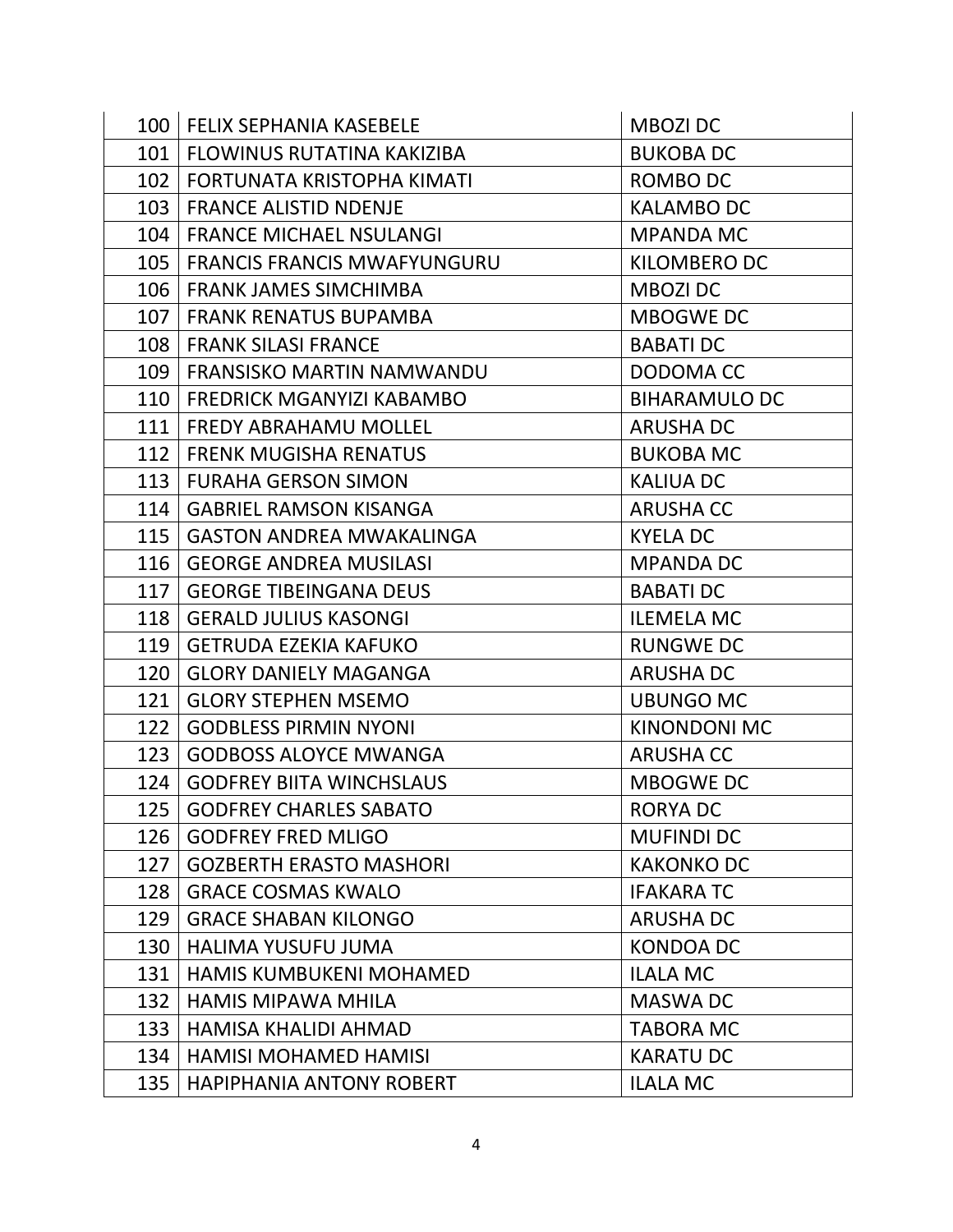| <b>MBOGWE DC</b>     |
|----------------------|
| DODOMA CC            |
| <b>MASASIDC</b>      |
| <b>MAFINGA TC</b>    |
| <b>NACHINGWEA DC</b> |
| <b>IKUNGI DC</b>     |
| <b>MEATU DC</b>      |
| <b>MONDULI DC</b>    |
| <b>MBARALI DC</b>    |
| <b>MBOGWE DC</b>     |
| <b>PANGANI DC</b>    |
| <b>MBARALI DC</b>    |
| <b>MOSHI MC</b>      |
| <b>KYELA DC</b>      |
| <b>MERU DC</b>       |
| <b>BUKOBA MC</b>     |
| <b>KINONDONI MC</b>  |
| <b>HANDENI DC</b>    |
| <b>MBEYACC</b>       |
| <b>BUNDA DC</b>      |
| <b>UVINZA DC</b>     |
| ROMBO DC             |
| <b>KARATU DC</b>     |
| <b>MEATU DC</b>      |
| DODOMA CC            |
| <b>BUSEGA DC</b>     |
| <b>KONDOA DC</b>     |
| <b>MAGU DC</b>       |
| <b>MBARALIDC</b>     |
| <b>MBOZIDC</b>       |
| <b>MULEBA DC</b>     |
| <b>KAHAMATC</b>      |
| <b>MASWA DC</b>      |
| SONGWE DC            |
| NZEGA DC             |
| <b>MBINGATC</b>      |
|                      |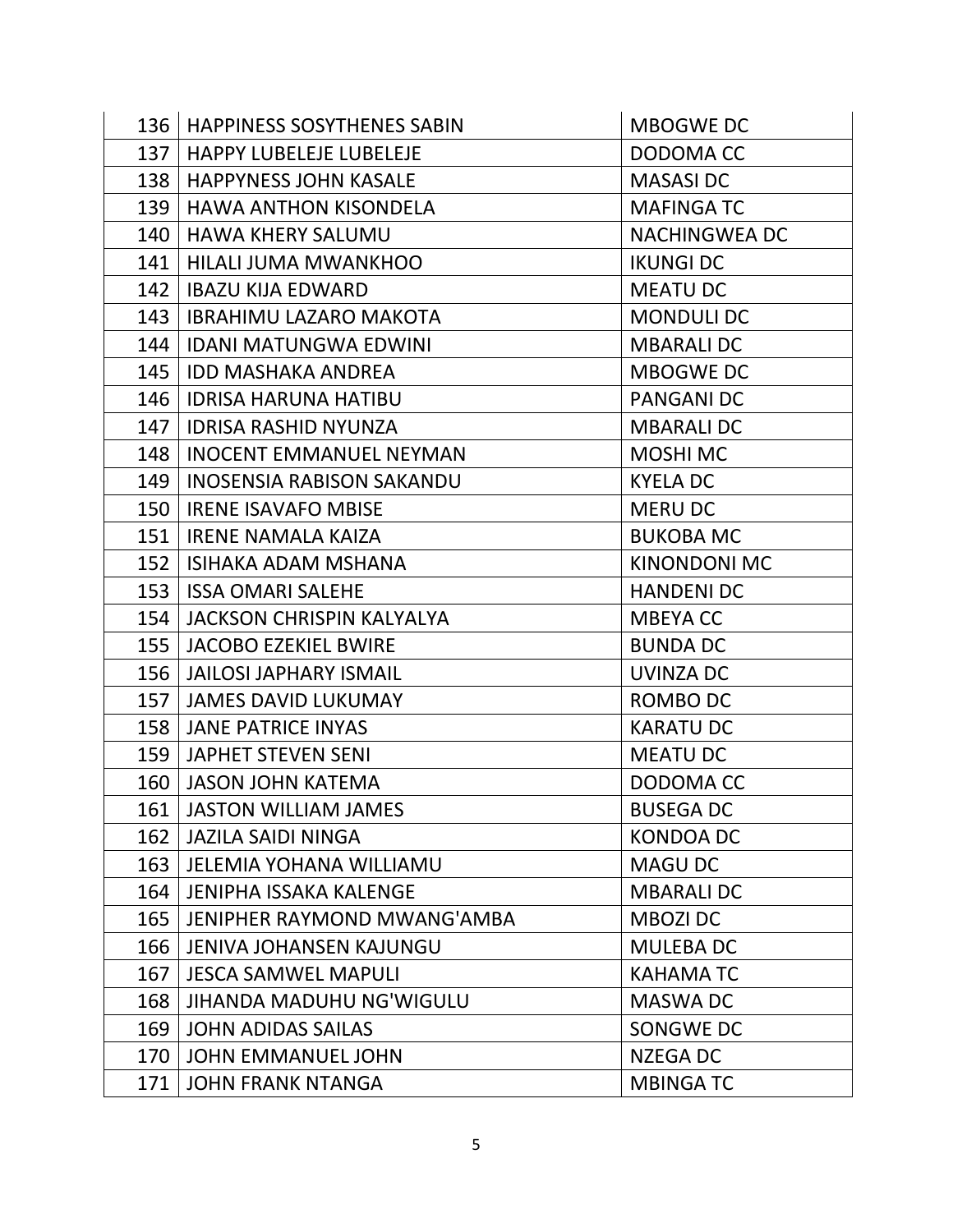|     | 172 JOHN NJINGO THOMAS            | <b>MISUNGWI DC</b>  |
|-----|-----------------------------------|---------------------|
|     | 173   JORDAN EMMANUEL ALEX        | <b>ARUSHA DC</b>    |
|     | 174   JOSEPH FABIAN MHEHE         | <b>MVOMERO DC</b>   |
| 175 | JOSEPH JULIUS ZABLON              | <b>IRAMBA DC</b>    |
| 176 | <b>JOSHUA CHARLES KING</b>        | <b>MOSHI MC</b>     |
| 177 | <b>JOVINA DEUS ZIMBIA</b>         | <b>MWANZA CC</b>    |
| 178 | JULIANA JUMA GAI                  | <b>TARIME DC</b>    |
| 179 | JUMA JABIRI NG'OMBO               | <b>TEMEKE MC</b>    |
|     | 180   JUMANNE MASUMBUKO MAKOLO    | <b>SERENGETI DC</b> |
|     | 181   JUSTINE SHAWIFA MWASHIUYA   | <b>RUNGWE DC</b>    |
| 182 | KAUTHARI HAESHI ADAM              | <b>ILALA MC</b>     |
| 183 | KELVIN BARAKA PALLANGYO           | <b>MERU DC</b>      |
| 184 | KELVINE SAMWEL NIIMA              | <b>KARATU DC</b>    |
|     | 185   KELVINI WILSON GWARUDA      | <b>HANANG DC</b>    |
| 186 | KOHE MWIRO MWITA                  | <b>TARIME DC</b>    |
|     | 187   LAANYUNI TUMBAA NGOLO       | <b>MONDULI DC</b>   |
| 188 | LAMEKI SAMSONI HONGOA             | <b>SINGIDA DC</b>   |
|     | 189   LATIFA JAMAL MWAKASALA      | <b>TEMEKE MC</b>    |
| 190 | <b>LAURENCIA ELIAS KIRERE</b>     | <b>MAGU DC</b>      |
|     | 191   LAURENT ROBERT KASWAHILI    | <b>USHETU DC</b>    |
|     | 192   LAZARO REUBEN SONDA         | <b>GEITA DC</b>     |
| 193 | LIGHTINESS EMANUEL MICHAEL        | <b>KAHAMATC</b>     |
|     | 194   LIVINGSTONE LULAMA TENDEKA  | <b>ARUSHA DC</b>    |
|     | 195   LOVENESS LIKINDUBULU MOLLEL | <b>ARUSHA CC</b>    |
| 196 | MAGESA NGALIJA MACHUMU            | <b>MUSOMA DC</b>    |
| 197 | <b>MAISHA PETER HUSSEIN</b>       | <b>TABORA MC</b>    |
| 198 | <b>MAJIRIO JESTON MOSOZI</b>      | <b>KOROGWE DC</b>   |
| 199 | <b>MAMERITHER GERALD MAYANGA</b>  | <b>MISUNGWI DC</b>  |
| 200 | <b>MANWEKI PASCHAL KISINZA</b>    | <b>BUCHOSA DC</b>   |
| 201 | <b>MARIA GEORGE JOSEPH</b>        | <b>MWANZA CC</b>    |
| 202 | <b>MARIAM DANGA LUME</b>          | <b>MISUNGWI DC</b>  |
| 203 | <b>MARIAM KASSIM ALLY</b>         | <b>KINONDONI MC</b> |
| 204 | <b>MARIAM MOHAMED ALI</b>         | <b>KIBAHA TC</b>    |
| 205 | <b>MARTHIN JOHN NYONGEZA</b>      | URAMBO DC           |
| 206 | MARWA MATAIGA MASURULA            | <b>TARIME DC</b>    |
| 207 | <b>MARY JUMA KASHINJE</b>         | SHINYANGA DC        |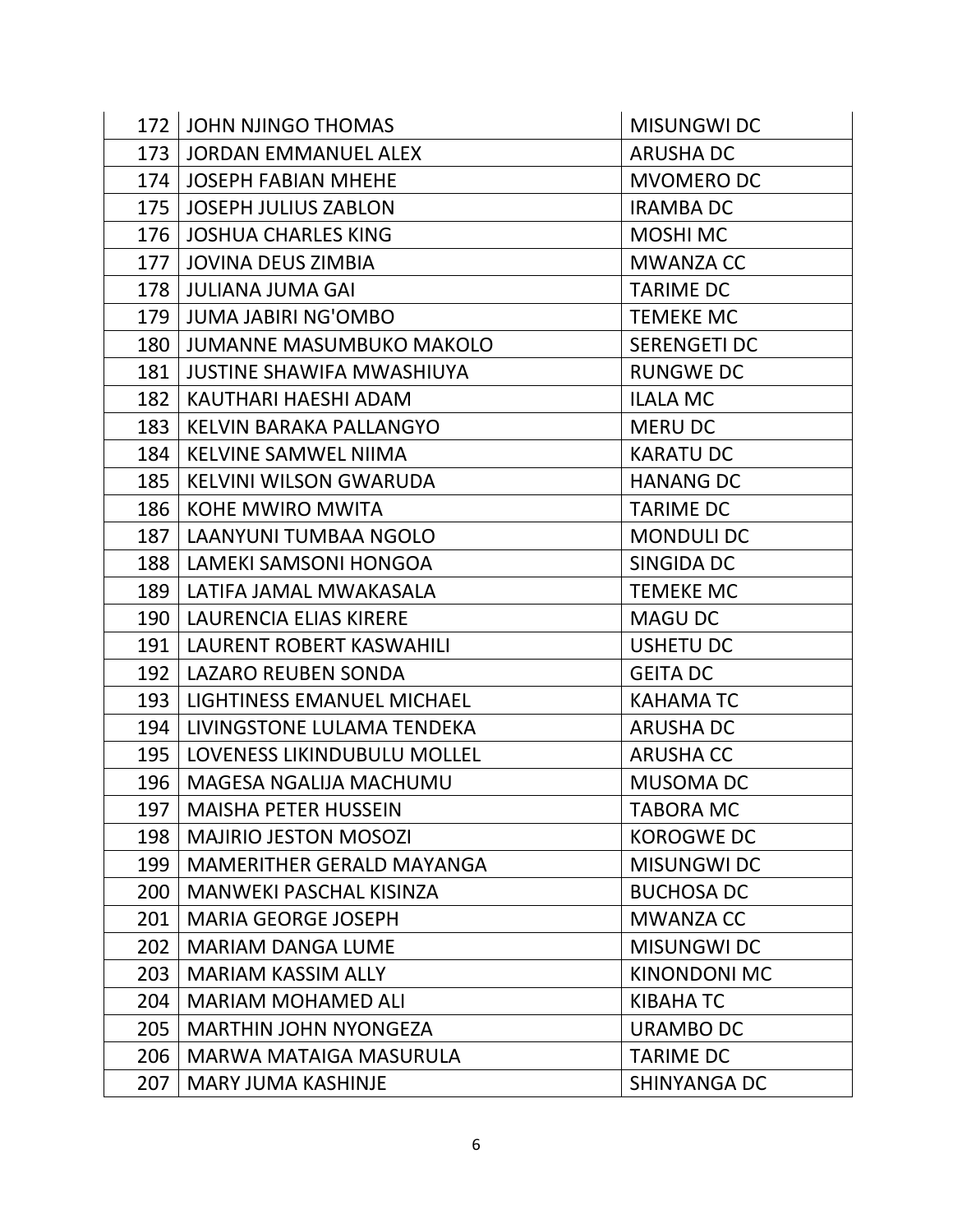|     | 208   MARY MARTIN MGANGA         | <b>KINONDONI MC</b>   |
|-----|----------------------------------|-----------------------|
| 209 | <b>MATHIAS JOSEPH MATANGA</b>    | <b>NYANG'HWALE DC</b> |
| 210 | <b>MBARAKA MOHAMED ZUBERI</b>    | <b>BUMBULI DC</b>     |
| 211 | <b>MEKRINE SAMWEL OGUTU</b>      | <b>BUKOMBE DC</b>     |
| 212 | <b>MESHACK EZEKIA DANIEL</b>     | <b>KYELA DC</b>       |
| 213 | MHELA MASHAKA MABULA             | NZEGA DC              |
| 214 | MICHAEL FRANCISCO COSMAS         | <b>GEITA DC</b>       |
| 215 | MICHAEL JORDAN MDOLO             | <b>BUSOKELO DC</b>    |
| 216 | MICHAEL MASELE JOSEPH            | <b>MASWA DC</b>       |
| 217 | MICHAEL RICHARD JELASI           | <b>NKASIDC</b>        |
| 218 | <b>MOHAMED JEREMIA MAPEMBE</b>   | <b>NKASIDC</b>        |
| 219 | <b>MOHAMMEDI RASHIDI MANGOLE</b> | <b>CHALINZE DC</b>    |
| 220 | <b>MONICA MANUFREDI CLEMENCE</b> | <b>SUMBAWANGA DC</b>  |
| 221 | MOSES JOEL MWASAGA               | <b>KIGAMBONI MC</b>   |
| 222 | <b>MOSHA KAREN NEHEMA</b>        | ROMBO DC              |
| 223 | <b>MOWICHEE MFAUME ABDALAH</b>   | <b>TABORA MC</b>      |
| 224 | MPELI ANDERSON MTAFYA            | <b>MBOZI DC</b>       |
| 225 | <b>MSHABURE MUSSA HARUNA</b>     | <b>ARUSHA CC</b>      |
| 226 | MUHAMADU JAFARI DIMA             | <b>CHEMBADC</b>       |
| 227 | <b>MUSA MOHAMED MONGIA</b>       | <b>ARUSHA CC</b>      |
| 228 | <b>MUSSA HUSSENI ALLI</b>        | <b>HANDENI DC</b>     |
| 229 | NASMA ISSA SAID                  | SONGEA MC             |
| 230 | NEBUKADREZA JOEL MWAKIPESILE     | <b>RUNGWE DC</b>      |
| 231 | <b>NECHA GODFREY DULE</b>        | <b>MBEYACC</b>        |
| 232 | NECKLEY NECKLEY KAPINGA          | <b>MBINGA DC</b>      |
| 233 | NEEMA EDWARD NELIA               | KIGAMBONI MC          |
| 234 | <b>NEEMA HASHIMU HAMIS</b>       | <b>ILALA MC</b>       |
| 235 | NEHEMIA JULIUS MGOO              | <b>IRAMBA DC</b>      |
| 236 | NIKODEMU MARTINI UMBU            | <b>HANANG DC</b>      |
| 237 | NKWIMBA BUMEME KISURA            | <b>MEATU DC</b>       |
| 238 | <b>NURU ATHUMANI KIFIMBO</b>     | <b>MOROGORO MC</b>    |
| 239 | <b>OLIVER PETER MASSAWE</b>      | <b>MONDULI DC</b>     |
| 240 | OLUNJAI RAFIKI ORUMA             | NGORONGORO DC         |
| 241 | <b>OMARY MODESTUS LUJAJI</b>     | <b>ARUSHA CC</b>      |
| 242 | PASCHAL IBRAHIMU JOSEPHAT        | <b>KASULU TC</b>      |
| 243 | PASCHAL SAMSON WARIOBA           | <b>SERENGETI DC</b>   |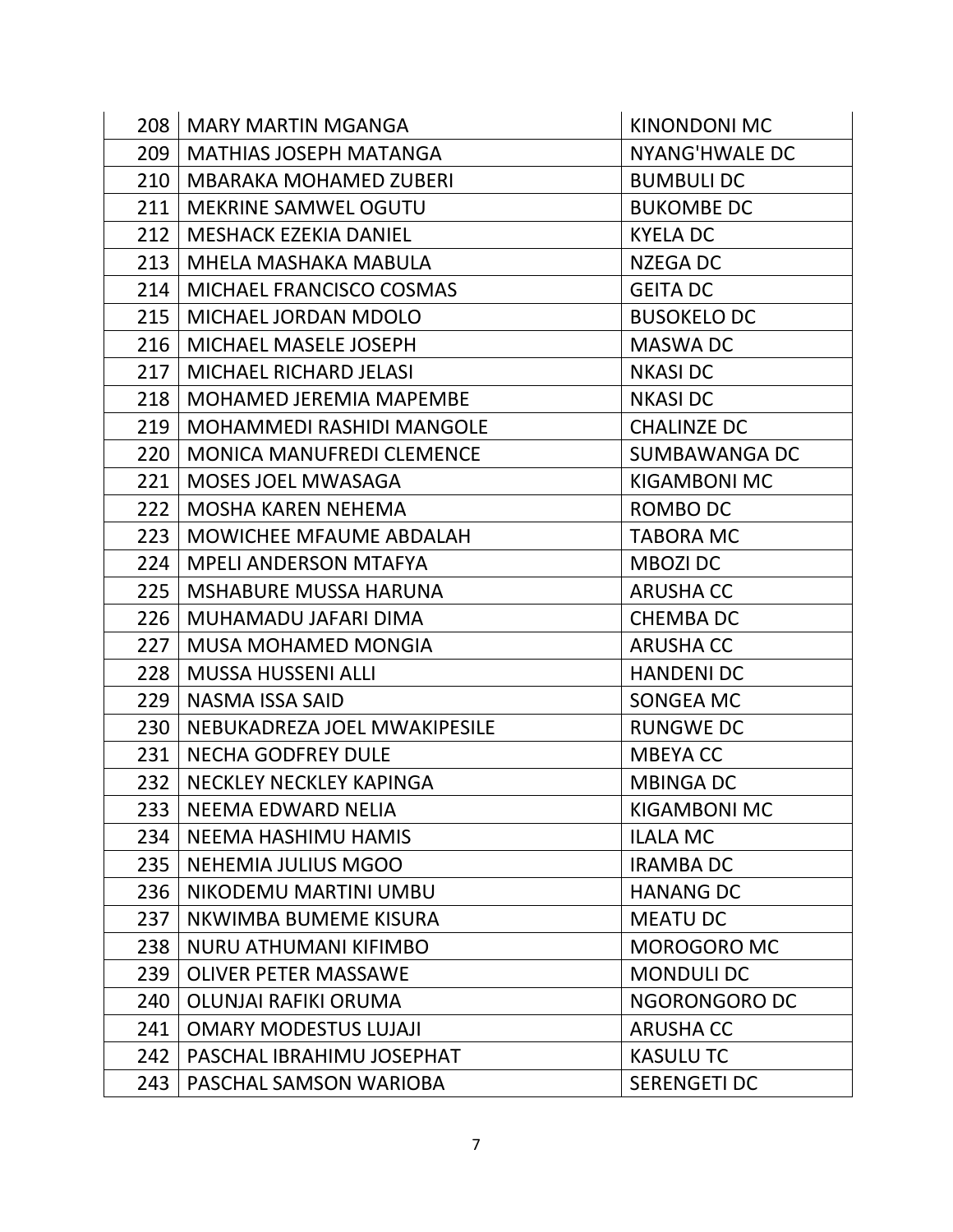|     | 244   PAULO SAUL MWAKALUNDWA    | <b>RUNGWE DC</b>     |
|-----|---------------------------------|----------------------|
| 245 | <b>PHARES MROTA MFUNGO</b>      | MUSOMA MC            |
|     | 246   PRAYGOD MARTINE MANDA     | <b>HANANG DC</b>     |
| 247 | PRISILA JOSEPH RASHIDI          | <b>HANANG DC</b>     |
| 248 | RAHIMU FARAJI LYAMKA            | <b>ULANGA DC</b>     |
| 249 | RAHMA HUSSEIN ZEGE              | <b>ILALA MC</b>      |
| 250 | RAMADHANI BAKARI KANDAU         | <b>RUANGWA DC</b>    |
| 251 | RAMADHANI HAMISI KILO           | <b>TANGA CC</b>      |
| 252 | RASULI ADAMU HASHIMU            | <b>MASASITC</b>      |
| 253 | RAYMOND GABINUS KASANA          | <b>NKASIDC</b>       |
| 254 | REBECA PAULO SABINI             | <b>KAHAMATC</b>      |
|     | 255   REGINO TITUS NZALI        | <b>MUFINDI DC</b>    |
| 256 | REHEMA ALEX MKAKANZE            | <b>KIBAHA TC</b>     |
|     | 257   RESPIGI FLUGENCE MUSHI    | ROMBO DC             |
| 258 | <b>RISTA CLEMNCE NKWELA</b>     | <b>KINONDONI MC</b>  |
| 259 | RIZIKI JUMA KILUA               | <b>BUMBULI DC</b>    |
| 260 | ROBINI PIMA KAMANGA             | <b>SUMBAWANGA DC</b> |
| 261 | ROBYSON MARCELINUS LUKANGA      | LINDI DC             |
| 262 | ROISILIGAKI STEVEN KAMBEI       | MPWAPWA DC           |
| 263 | SABRINA RASHID SALUMU           | SINGIDA MC           |
| 264 | SAIDI ABDALLAH TINDIGWA         | <b>RUANGWA DC</b>    |
| 265 | <b>SALEHE SALUM MBEGU</b>       | <b>ILALA MC</b>      |
| 266 | SALIMA HALIFA HATIBU            | <b>NACHINGWEA DC</b> |
|     | 267   SALIMU SHARIFU ABDALAH    | <b>MKINGA DC</b>     |
| 268 | <b>SALMA MOHAMEDI NGOME</b>     | <b>MTWARA DC</b>     |
| 269 | SAMIA HAMADI ABDALLAH           | <b>TEMEKE MC</b>     |
| 270 | SAMWEL MBWIGA NDEJE             | <b>MBEYADC</b>       |
| 271 | SANE KAZINZA NSHIMBA            | <b>SIKONGE DC</b>    |
| 272 | <b>SCORA WESTON ANDONGWISYE</b> | <b>MBEYADC</b>       |
| 273 | SEIPH HASANI HEMA               | SINGIDA DC           |
| 274 | <b>SHABAN MARICK SEGEJA</b>     | <b>KAHAMATC</b>      |
| 275 | SHAMALI SHABANI ATHUMANI        | SINGIDA DC           |
| 276 | SHAMILA HAJI PILIKANA           | SONGEA MC            |
| 277 | SHARIFF NAZARY JUMA             | <b>KARATU DC</b>     |
| 278 | SHEKA MISANGU KABUDI            | <b>MAGU DC</b>       |
| 279 | SIMON REUBEN BUBANDALAJA        | <b>SENGEREMA DC</b>  |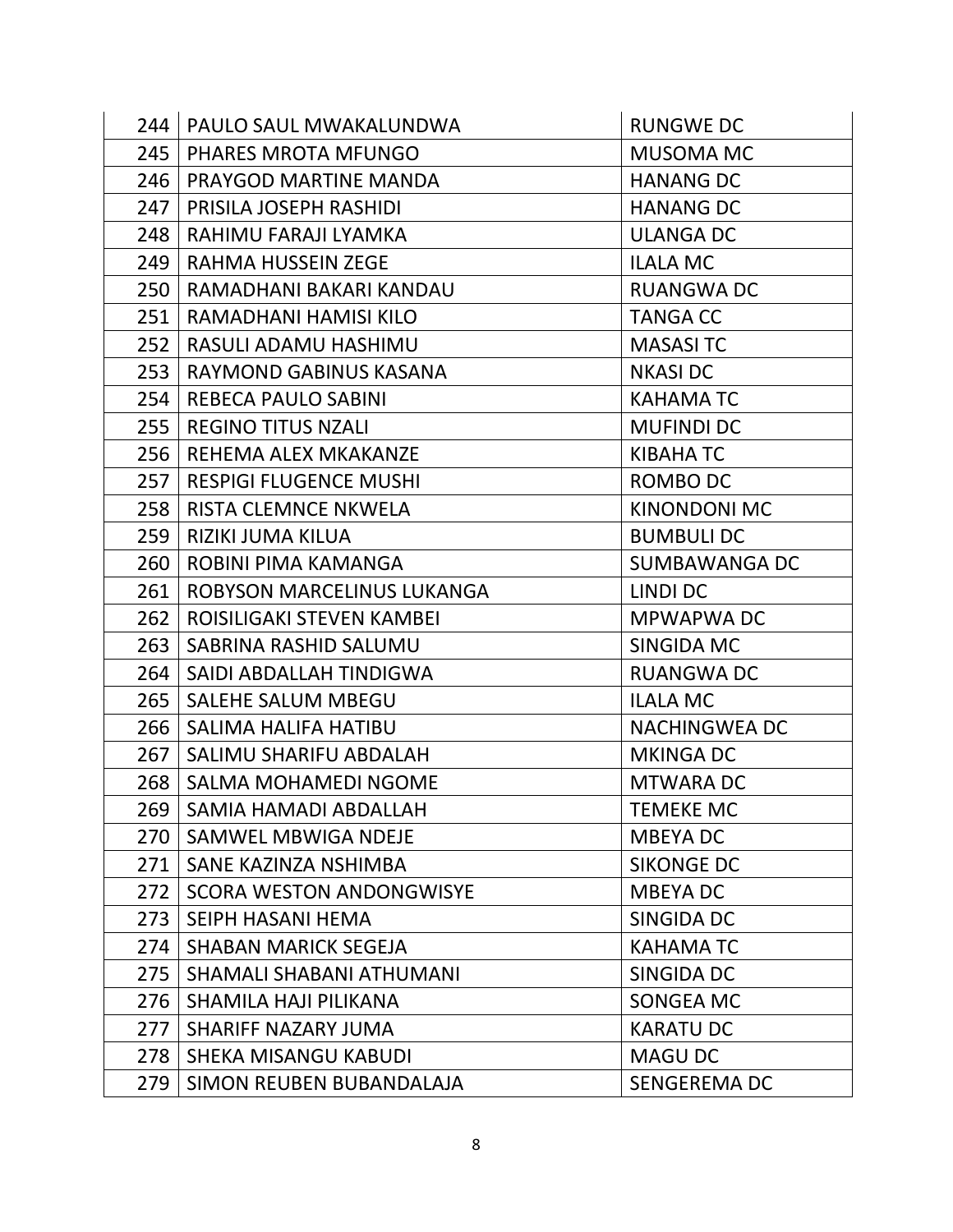|     | 280 SUBIRATI MBARAKA KHAIRUDINI        | <b>ILALA MC</b>     |
|-----|----------------------------------------|---------------------|
| 281 | <b>SWEETIBETH SILVESTER BALITAZARI</b> | <b>KIGOMA DC</b>    |
| 282 | <b>THRESA PHILIPO MAMBO</b>            | <b>ILEMELA MC</b>   |
| 283 | <b>TWILUMBA JOSTER NZILANO</b>         | <b>ILALA MC</b>     |
| 284 | USHINDI MHINA NOHA                     | KILOSA DC           |
|     | 285   VALENCIA NYASORO VENANCE         | <b>CHATO DC</b>     |
| 286 | <b>VERONICA ALFRED MKHOTYA</b>         | <b>IKUNGI DC</b>    |
| 287 | <b>VERONICA JOHNBOSCO MASSAWE</b>      | <b>ARUSHA DC</b>    |
| 288 | VICTOR KAGILWA BEGASHE                 | <b>MISSENYI DC</b>  |
| 289 | VIOLET OMBENI KWEKA                    | <b>MOROGORO MC</b>  |
|     | 290   WALTER JOHN KUNDI                | <b>ARUSHA CC</b>    |
| 291 | <b>WARDA TAMIMU MRISHO</b>             | <b>UBUNGO MC</b>    |
| 292 | YACOBO DOTTO MATHIAS                   | <b>BUCHOSA DC</b>   |
| 293 | YAKOBO WILIAMU MASUDI                  | <b>MANYONI DC</b>   |
| 294 | YAKUBU ABDALLAH MTUMWENE               | KILWA DC            |
| 295 | <b>YASIN SIASA YASIN</b>               | <b>SHINYANGA MC</b> |
|     | 296   YOFAJI EVOD GUMA                 | <b>KASULU DC</b>    |
| 297 | YUNUS ADINAN BUJUNE                    | <b>UBUNGO MC</b>    |
| 298 | YUNUSI HASSANI KAJANA                  | <b>NEWALA DC</b>    |
| 299 | YUNUSI MWINYIUSI ALLY                  | <b>TANGA CC</b>     |
| 300 | YUNUSU BAKARI MWAGO                    | <b>KIBITI DC</b>    |
| 301 | ZABLON MELIYO LAIZA                    | SIHA DC             |
| 302 | ZAHORO MOH'D HAMOUD                    | <b>KINONDONI MC</b> |
| 303 | <b>ZENGO SOLLO MISINZO</b>             | <b>BAHIDC</b>       |

# **B. ASTASHAHADA YA AWALI YA URASIMU RAMANI (BASIC TECHNICIAN CERTIFICATE IN CARTOGRAPHY)**

| <b>Sn#:</b>   | <b>Full Name:</b>          | <b>Home Council:</b> |
|---------------|----------------------------|----------------------|
|               | ABOGAST PROSPA MWASHANILA  | SONGWE DC            |
| $\mathcal{P}$ | AGOSTINO JAMES NTIBUKIGWA  | KIBONDO DC           |
| ર             | ALLY ZEPHANIA MESHACK      | <b>KYERWA DC</b>     |
|               | AMEDEUS FABIAN TARIMO      | ROMBO DC             |
| 5             | ANAWEZA BYAKARAGWE MAGANGA | <b>KARAGWE DC</b>    |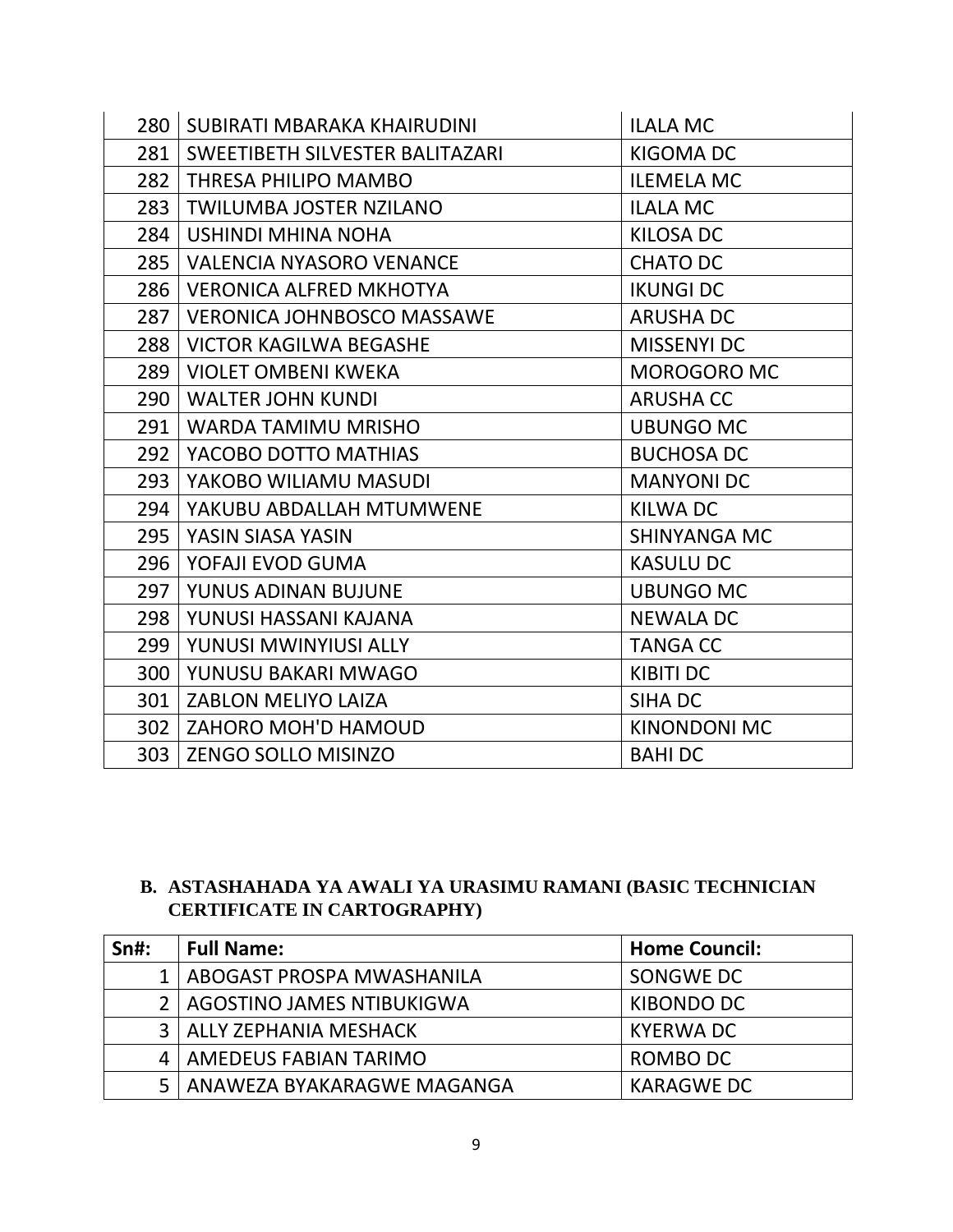| 6               | <b>BARNABA DORICK DAMAS</b>       | <b>CHATO DC</b>     |
|-----------------|-----------------------------------|---------------------|
| $\overline{7}$  | <b>BENICK HAMFREY NYANGE</b>      | <b>MOSHIDC</b>      |
| 8               | <b>BENJAMIN MOSES SIAGA</b>       | <b>BUTIAMA DC</b>   |
| 9               | <b>BRAITON GILBERT EMMANUEL</b>   | <b>KAHAMATC</b>     |
| 10              | <b>BRIAN BRUNO PELE</b>           | ROMBO DC            |
| 11              | <b>BWIRE VEDASTUS CHOGELO</b>     | <b>BARIADI DC</b>   |
| 12              | <b>CHARLES SYPRIANO BONIPHACE</b> | <b>MOROGORO DC</b>  |
| 13              | <b>CHRISPINE JONATHAN MERO</b>    | <b>MOROGORO MC</b>  |
|                 | 14   CLEMENT MAJINJI JAMES        | <b>BUKOMBE DC</b>   |
| 15              | <b>DANIEL LEMBESA MEIVASHE</b>    | <b>ARUSHA DC</b>    |
| 16              | <b>DESHI KACHEMBE NGEME</b>       | SONGWE DC           |
| 17              | DIANA FRANK KIVUYO                | <b>MERU DC</b>      |
| 18              | EDGAR JOSEPH KAPINGA              | <b>KISARAWE DC</b>  |
| 19              | ELIA ISSAYA MATIKO                | <b>TARIME DC</b>    |
| 20              | ELIZABETH GEORGE EXAVERY          | <b>MANYONI DC</b>   |
| 21 <sup>1</sup> | <b>EMMANUEL AMOS SHIRANGI</b>     | <b>MWANZA CC</b>    |
| 22 <sub>1</sub> | <b>ERICK JUMA JUNIOR</b>          | <b>MOSHIDC</b>      |
| 23              | FAHARI MOHAMED KING'WAI           | <b>KIGAMBONI MC</b> |
| 24              | <b>FARAJA KALOMBA BONIFACE</b>    | <b>MBEYACC</b>      |
| 25              | FATMA JARGO MANARA                | <b>RUANGWA DC</b>   |
| 26              | FELISIAN HOSANA MAPUNDA           | <b>MBINGA DC</b>    |
| 27              | <b>FELISTER THOMAS MISUNGWI</b>   | <b>GEITA DC</b>     |
| 28              | <b>FRANK FLAVIAN MLOWE</b>        | <b>MADABA DC</b>    |
| 29              | <b>FROLA LUJELI MSIGWA</b>        | <b>MAFINGATC</b>    |
| 30              | <b>GABRIEL OSWARD MASATH</b>      | <b>IRINGA DC</b>    |
| 31              | <b>GEORGE CHARLES KECHE</b>       | <b>CHATO DC</b>     |
| 32              | <b>GEORGE PATRICK BISMARK</b>     | <b>KINONDONI MC</b> |
| 33              | <b>GLAD VESTO MWAIKENDA</b>       | <b>TEMEKE MC</b>    |
| 34              | <b>GRACE ONRATI MSIGWA</b>        | <b>MAKAMBAKO TC</b> |
| 35              | <b>GUSTAFU MBAZI MSIZILO</b>      | <b>ILALA MC</b>     |
| 36              | <b>HAMIS AMOS SHILAGI</b>         | <b>NZEGA DC</b>     |
| 37              | HANAN HAKIMU ABDALLAH             | <b>KINONDONI MC</b> |
| 38              | <b>HANGE MAKOYE MASUNGA</b>       | <b>BARIADI DC</b>   |
| 39              | <b>HAPPYNESS JOSEPH ITUTU</b>     | <b>BUNDATC</b>      |
| 40              | <b>HAPPYNESS YOHANA ABIHUDI</b>   | <b>IKUNGI DC</b>    |
| 41              | HASSANI BASHIRU GAHA              | <b>CHEMBADC</b>     |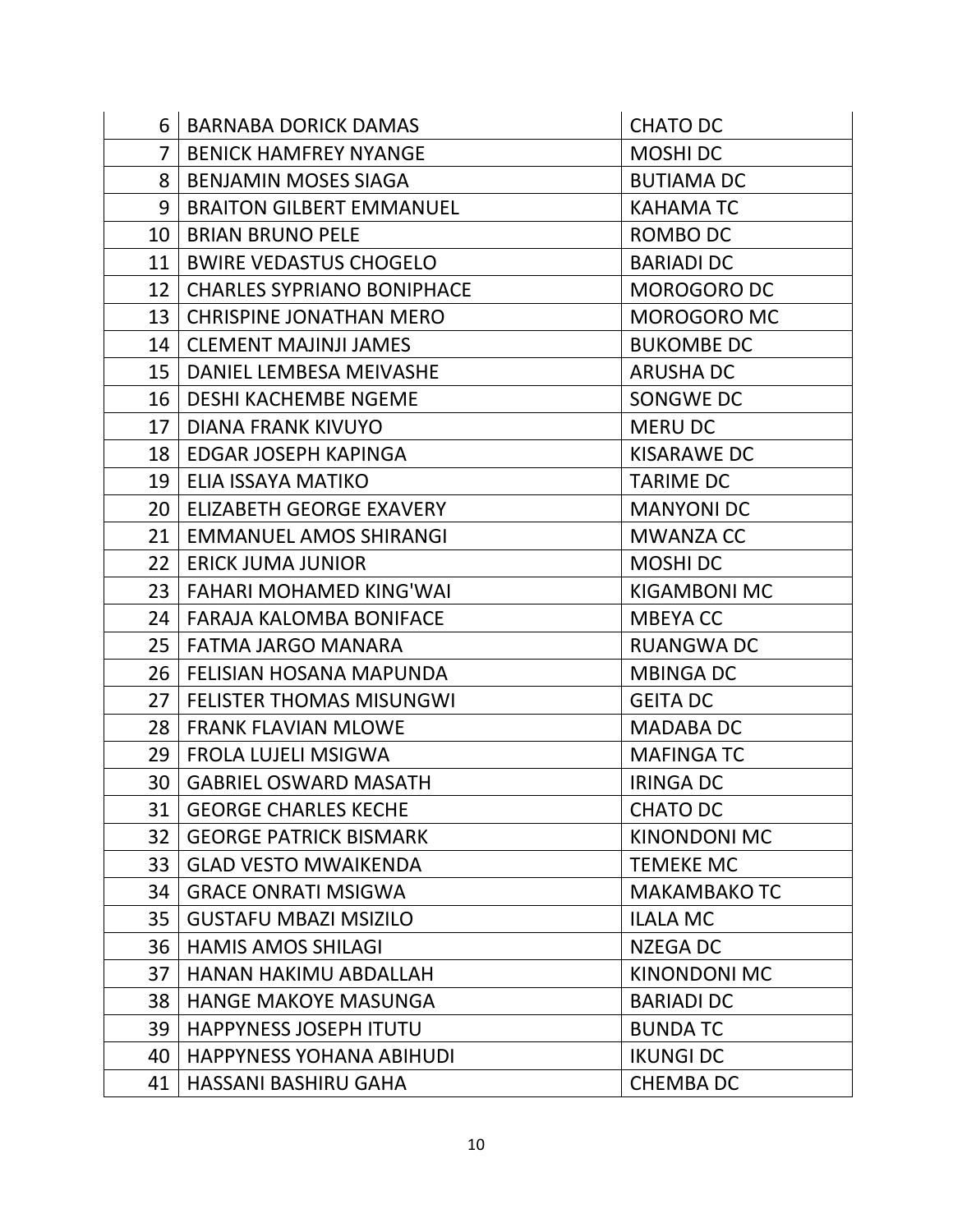|    | 42   IBRAHIM HAMAD FAKIH       | <b>ILALA MC</b>       |
|----|--------------------------------|-----------------------|
| 43 | <b>IMAN SAID IMAN</b>          | <b>ARUSHA CC</b>      |
|    | 44   JACKRIN ERASTO TEMBO      | <b>MOSHI MC</b>       |
| 45 | JAPHET MICHAEL LUNYONGA        | <b>KONGWADC</b>       |
| 46 | <b>JILAHA LUKATA CHANDIKA</b>  | <b>SUMBAWANGA DC</b>  |
| 47 | JOHN ELIAS LUMENYERA           | <b>MBEYACC</b>        |
| 48 | <b>JOHN GODFREY JOEL</b>       | <b>ILALA MC</b>       |
| 49 | <b>JOSEPH JULIUS JOSEPH</b>    | <b>MAGU DC</b>        |
| 50 | JOSEPH KILIAN MBOWELA          | <b>MALINYI DC</b>     |
|    | 51 JOSHUA RICHARD MWAKATENYA   | <b>ILALA MC</b>       |
| 52 | JUDITH KOKUNYEGEZA MOHAMUDU    | <b>BUKOBA DC</b>      |
| 53 | KADOGO MESENGA NG'ANAYO        | NGORONGORO DC         |
|    | 54   LAUTI ANDREA MGOWOLE      | <b>IRINGA DC</b>      |
|    | 55   LEAH MIHAMBO JUMA         | <b>MWANZA CC</b>      |
| 56 | <b>LIGHTNESS DANIEL GYUMI</b>  | SINGIDA DC            |
| 57 | MARIA LIMBE MWANDU             | SHINYANGA MC          |
| 58 | <b>MARIAMU MRISHO PETER</b>    | <b>MANYONI DC</b>     |
| 59 | <b>MARIETHA EMANUEL MLACHA</b> | <b>UBUNGO MC</b>      |
| 60 | <b>MATHEW PETER NGATUNGA</b>   | <b>TEMEKE MC</b>      |
| 61 | <b>MATHIAS HUSSEN LYANGA</b>   | KIBAHA TC             |
| 62 | MPELWA SINGIJA NZELA           | <b>BARIADI TC</b>     |
| 63 | MUSA KISINZA MBUKI             | <b>MAGU DC</b>        |
| 64 | PENDO POLINI KANGASA           | <b>ITILIMA DC</b>     |
| 65 | PETRO RAFAEL VICENT            | <b>HANANG DC</b>      |
| 66 | RAMADHAN MASOLWA NKWABI        | <b>KALIUA DC</b>      |
| 67 | RAMADHANI SHABANI RAMADHANI    | <b>IRAMBA DC</b>      |
| 68 | REVOCATUS MAJALIWA SELEMAN     | <b>NYANG'HWALE DC</b> |
| 69 | RIBTON BIDIKARI MCHELEMI       | <b>KITETO DC</b>      |
| 70 | RICHARD JOSEPH MICHAEL         | <b>KINONDONI MC</b>   |
| 71 | <b>RICHARD STEVEN SIZYA</b>    | <b>TABORA MC</b>      |
| 72 | ROSE MAURUCE HYERA             | <b>MBEYACC</b>        |
| 73 | <b>RUBEN ROBERT MADUKA</b>     | <b>GEITA DC</b>       |
| 74 | SAFINA BAKARI MTAJI            | <b>RUANGWA DC</b>     |
| 75 | SALOME ALEX LUKOHOLA           | <b>KIGOMA DC</b>      |
| 76 | <b>SAMSON KALOZI PATRICK</b>   | <b>CHATO DC</b>       |
| 77 | <b>SAMSON PHILIPO BUZENGO</b>  | <b>KISHAPU DC</b>     |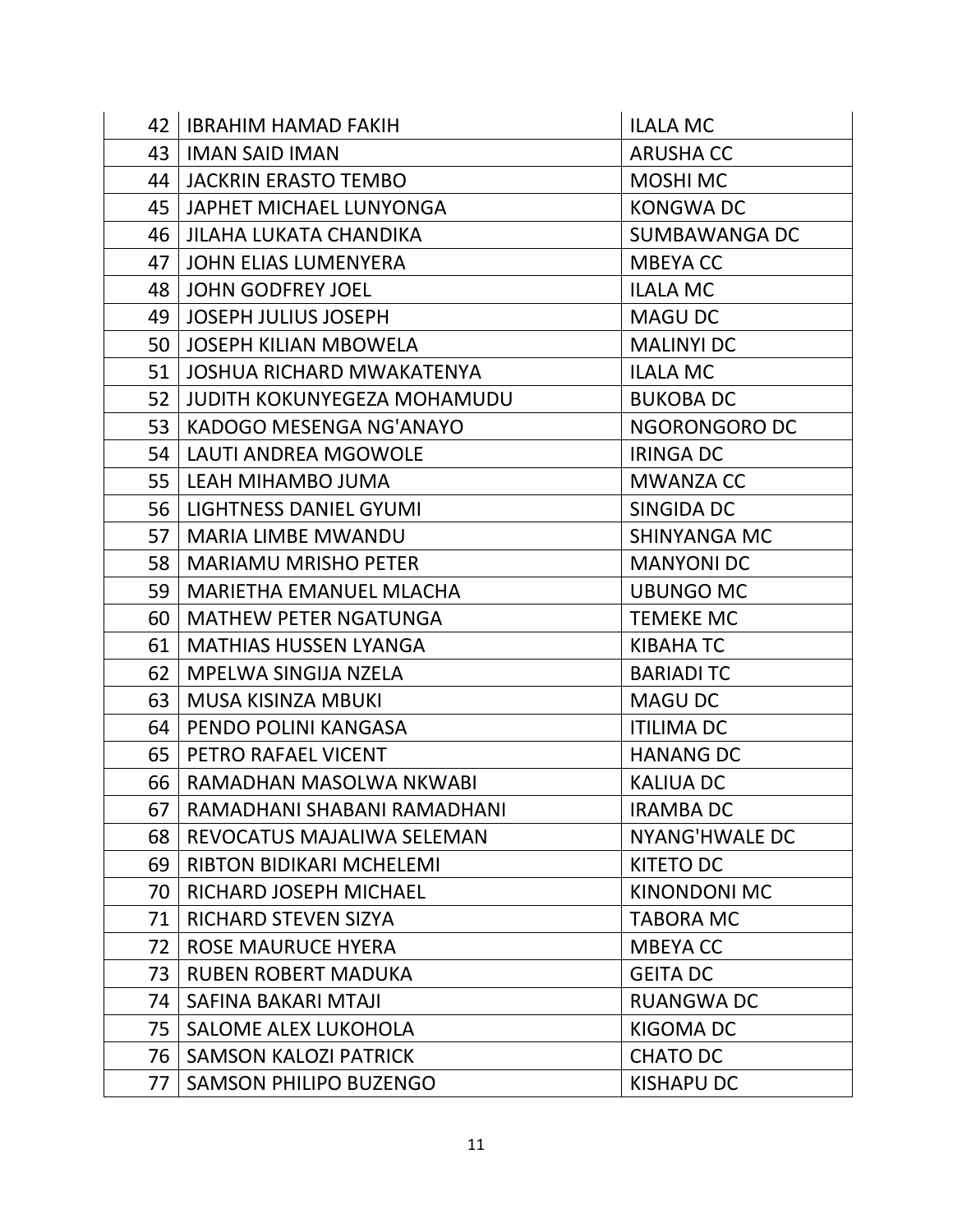| 78 | <b>SAMWEL PISKUS WANDEA</b>       | <b>ILALA MC</b>        |
|----|-----------------------------------|------------------------|
| 79 | <b>SAMWEL SHADRACK SASI</b>       | <b>TARIME DC</b>       |
| 80 | SELEMANI HAJI JIMBO               | <b>TANGA CC</b>        |
| 81 | <b>SHAIRANI HABIBU HATIBU</b>     | <b>CHEMBADC</b>        |
| 82 | SHERALI HAMISI ATHUMANI           | SINGIDA DC             |
| 83 | <b>THOBIAS IGNATUS KATATA</b>     | <b>SUMBAWANGA MC</b>   |
| 84 | TWAHIR KHATIBU MOHAMEDI           | <b>TEMEKE MC</b>       |
| 85 | UZIMA LIBENT BITEKELERO           | <b>KARAGWE DC</b>      |
| 86 | <b>VALLENTINAH MARTINE MWINGO</b> | <b>HANDENI DC</b>      |
| 87 | <b>VERONICA ANDERSON YAGURUVA</b> | <b>TANGA CC</b>        |
| 88 | <b>WENDE RODRICK NG'AHALA</b>     | <b>WANGING'OMBE DC</b> |
| 89 | <b>WILSON JOSEPH LUGANDU</b>      | <b>SHINYANGA MC</b>    |
| 90 | YASSER MUHSIN ALLY                | <b>TEMEKE MC</b>       |
| 91 | YUNIS ROBERT MASSAWE              | ROMBO DC               |

## **C. ASTASHAHADA YA AWALI YA SANAA, UBUNIFU NA UCHAPISHAJI (BASIC TECHNICIAN CERTIFICATE IN GRAPHIC ARTS AND PRINTING)**

| $Sn#$ :        | <b>Full Name:</b>              | <b>Home Council:</b> |
|----------------|--------------------------------|----------------------|
| 1              | <b>ADAMU HELENEO THADEO</b>    | <b>ILALA MC</b>      |
| $\overline{2}$ | ALAN SALUMU CHAMBALA           | <b>BUKOMBE DC</b>    |
| 3              | <b>BRIYAN RESPICIUS KAIZA</b>  | <b>ILEMELA MC</b>    |
| 4              | <b>CHEYO SOJI MANDAGO</b>      | UYUI DC              |
| 5              | DIONIZI SABINUSI HIPOLTO       | <b>KASULUTC</b>      |
| 6              | <b>DORIS JUMA HAULE</b>        | SONGEA MC            |
| $\overline{7}$ | DOTTO WILLIAM LUHANGULA        | <b>GEITA TC</b>      |
| 8              | <b>ELDAFOS JOSEPH NDAJOMWE</b> | <b>KASULU DC</b>     |
| 9              | EMMANUEL JOSEPH LUCHANGANYA    | <b>GEITA DC</b>      |
| 10             | EVA MAJULA MUMBAGA             | <b>BUCHOSA DC</b>    |
| 11             | <b>EVARISTO ALFONS MHAGAMA</b> | <b>MBINGA DC</b>     |
| 12             | <b>EXAVERY DAUDI JOSEPH</b>    | <b>TANGA CC</b>      |
| 13             | EZRA EMANUEL MUNA              | <b>MONDULI DC</b>    |
| 14             | <b>FADHILI HAMIS MICHAEL</b>   | NYANG'HWALE DC       |
| 15             | FATUMA ABDISALAM MOHAMED       | <b>ILALA MC</b>      |